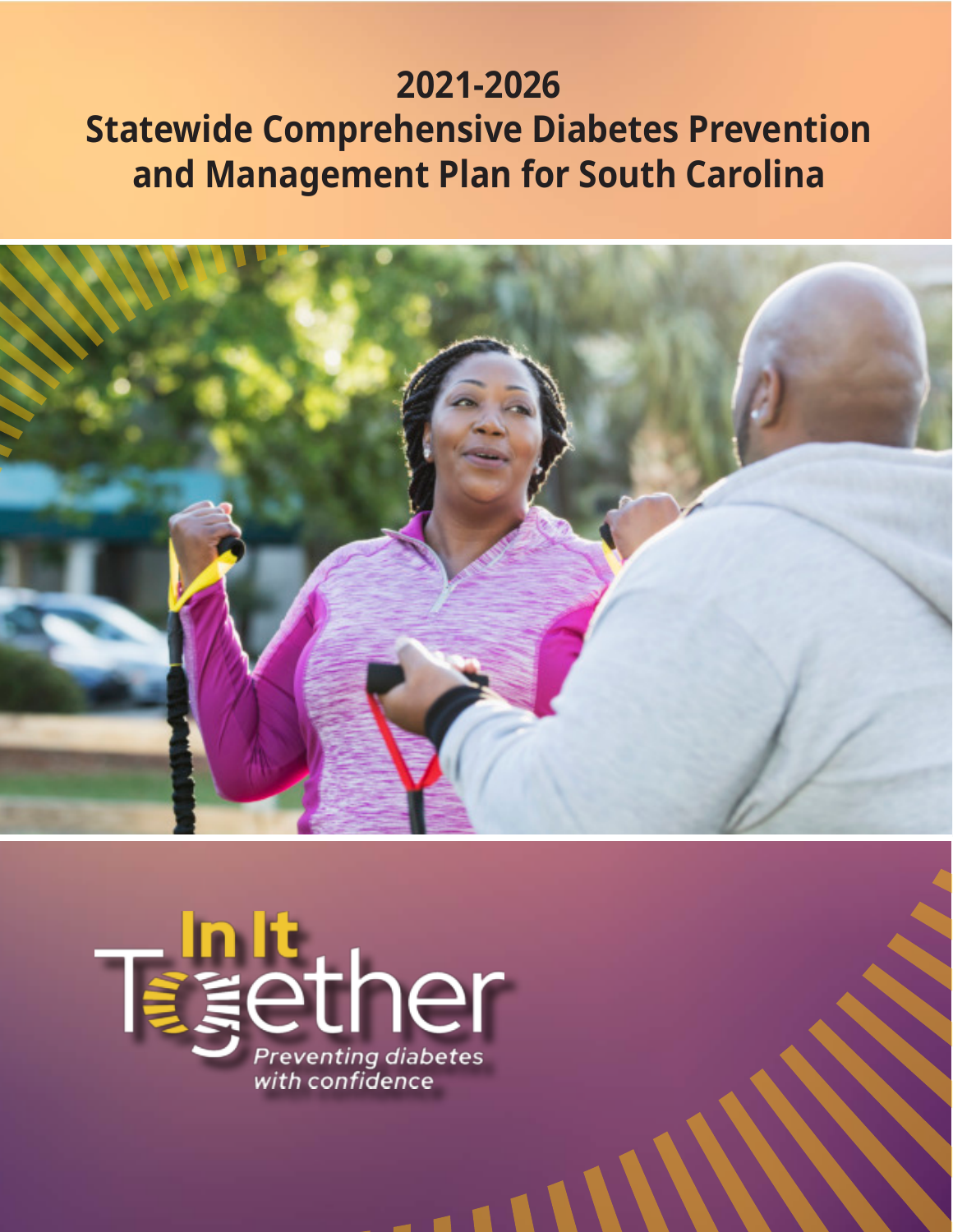Diabetes Action Council of South Carolina For information about this plan contact: [Southcarolinadac@gmail.com](mailto:Southcarolinadac@gmail.com)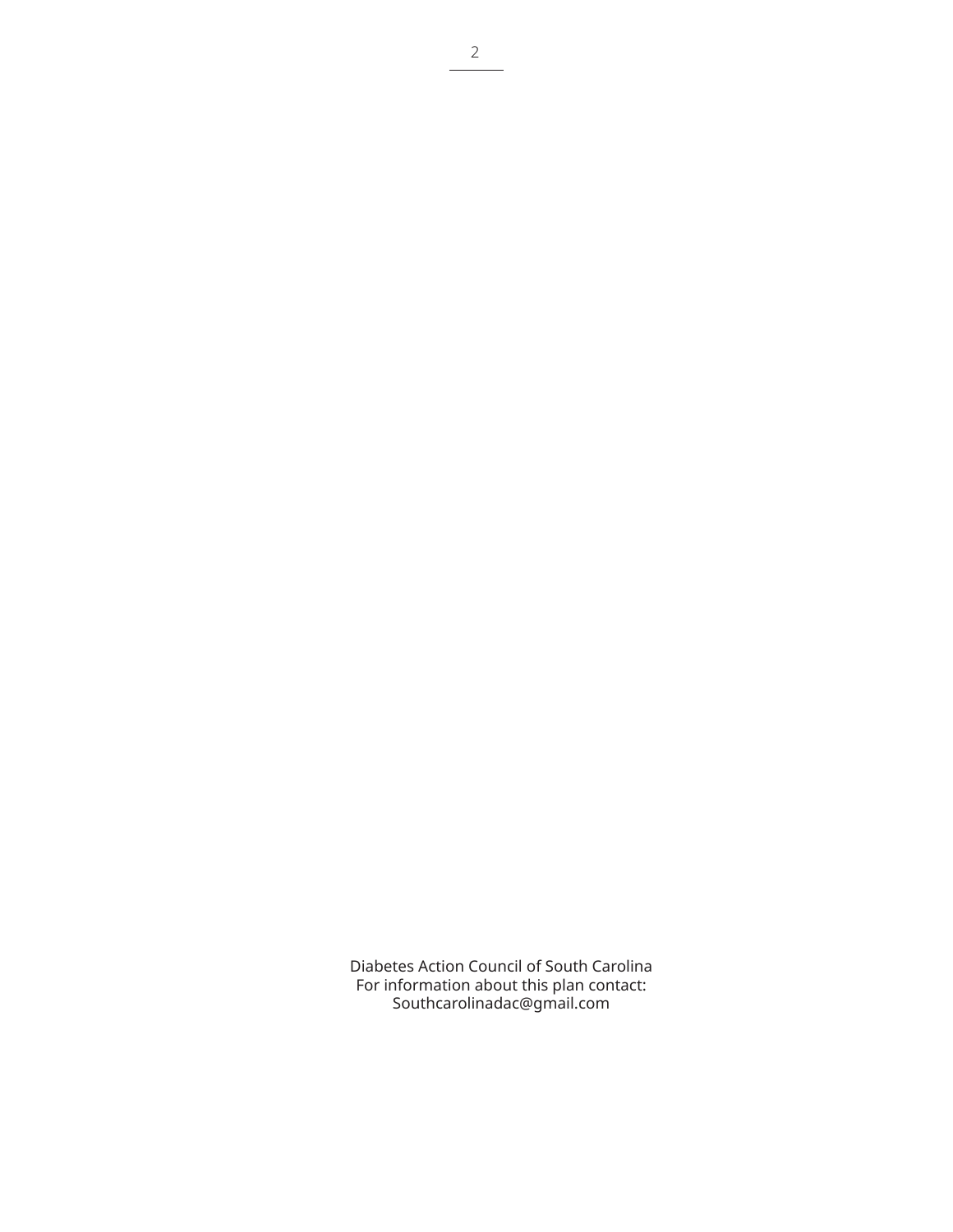

Dear Colleagues,

The 2021-2026 Statewide Comprehensive Diabetes Prevention and Management Plan for South Carolina outlines our strategies to improve health outcomes for individuals in the state who are at risk for and suffer from type 2 diabetes. Over the course of the next five years DAC will work to:

- Increase the number of health care providers routinely screening, testing and referring individuals to type 2 diabetes prevention and/or management programs in South Carolina.
- Increase the number of opportunities for individuals with prediabetes and diabetes to participate in evidence-based lifestyle change programs.
- Increase the visibility of the Diabetes Action Council (DAC) among all South Carolinians.

We are launching this new 5-year plan with actionable strategies that will be carried out by the dedicated members of the Diabetes Action Council of South Carolina who have taken to heart our new motto: In It Together!

Sincerely,

Gerald Wilson, MD Chair Diabetes Action Council of South Carolina

<sup>l</sup>eritshik Text for Smith!

Kenishia Golden-Smith, DHA, MS, BSW Statewide Coordinator Diabetes Action Council of South Carolina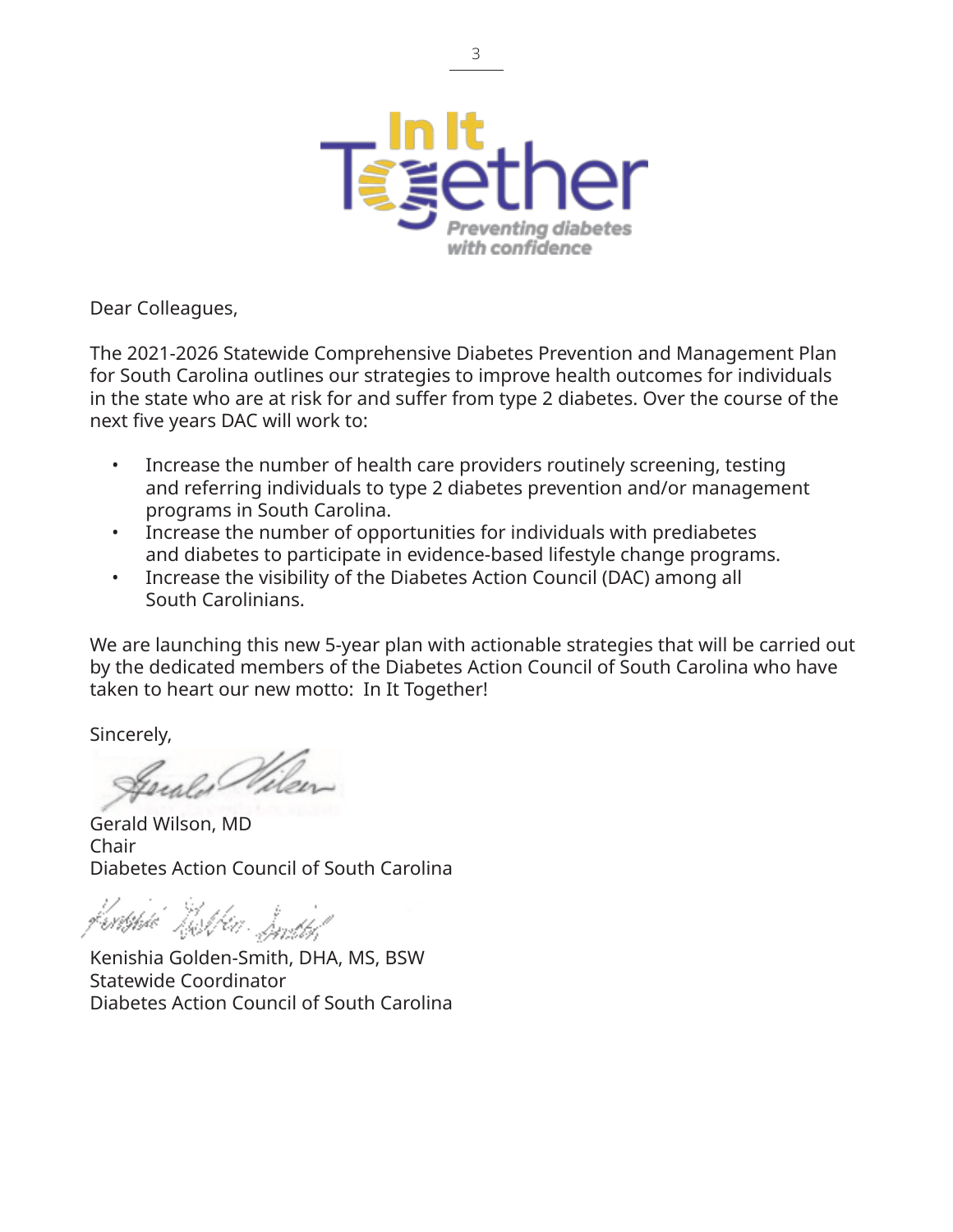# **Mission**

4

Identify, develop, support, and synergize efforts to diagnosis, prevent, delay, and treat type II diabetes in South Carolina.

# **Vision**

A South Carolina without diabetes.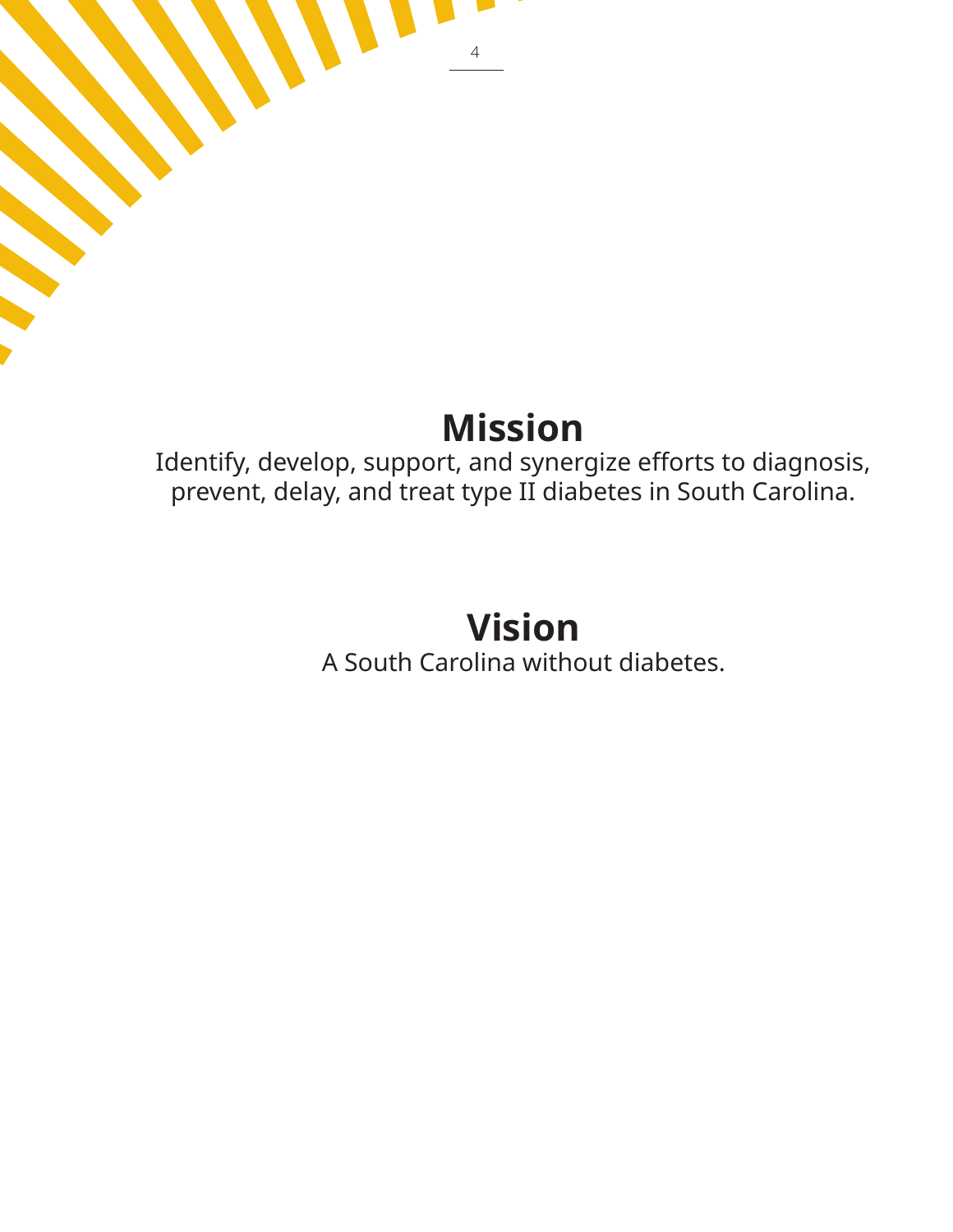### **Organization**

In an effort to align and build on the strength of our partners the Diabetes Action Council of South Carolina is organized by Pillars. Each of the four pillars represents a focus area that supports the mission of DAC.

### **Pillar I Provider Engagement**

Focuses on increasing the number of physicians and other healthcare providers that routinely screen individuals at risk for prediabetes, and test and refer those with a diagnosis of prediabetes to a National Diabetes Prevention Program, those with diabetes to a Diabetes Self-Management Education and Support Program, or other evidenced-based lifestyle change program.

### **Pillar II Availability**

The availability of evidence-based lifestyle prevention programs and self-management programs are paramount to delaying, preventing or managing type 2 diabetes. Pillar II examines the availability and accessibility of National Diabetes Prevention Programs and DACs branded In It Together Diabetes Prevention Programs, and Diabetes Self-Management Education and Support Programs across the state, with a focus on disparate areas.

### **Pillar III Participant Engagement**

Pillar III focuses on increasing the awareness of prediabetes and diabetes with an emphasis on areas in the state that have high rates of diabetes and limited access to no or low cost, high-quality lifestyle change programs.

### **Pillar IV Coverage**

Diabetes is a debilitating workforce issue, impacting productivity, health care costs and the quality of life of employees. Pillar IV works to inform both insurers and employers about the benefits of offering and supporting lifestyle change programs.







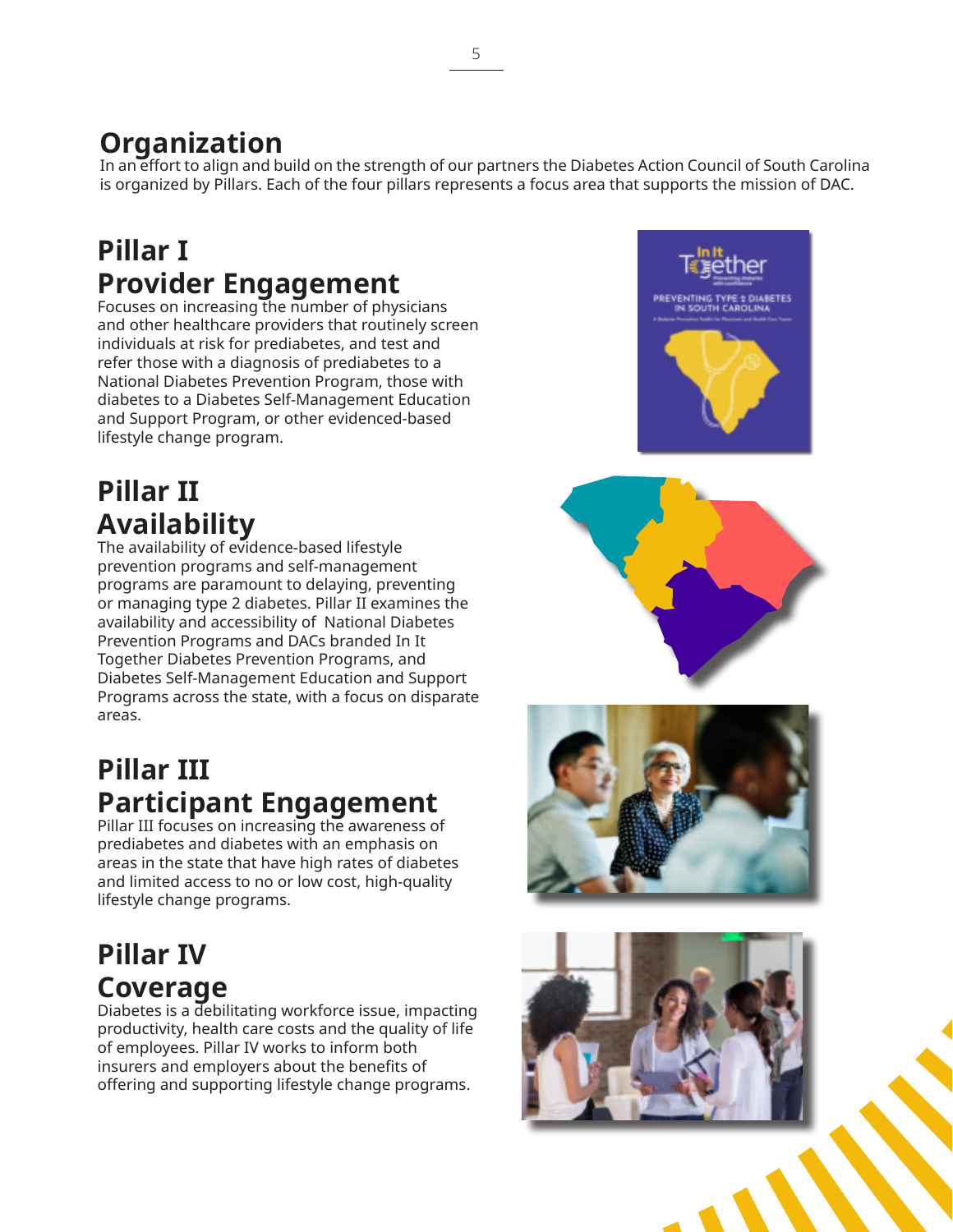# **The Plan**

The strategies in the 2021-2026 Statewide Comprehensive Diabetes Prevention and Management Plan lay the foundation for the actions that will take place over the next five years to prevent, delay or manage type 2 diabetes in South Carolina. The Diabetes Action Council will use data-driven, evidence-based approaches to improve the lives of individuals at risk for and with prediabetes and type 2 diabetes.

#### *Did You Know*

- More than one in three adults have prediabetes.<sup>6</sup>
- Diabetes was the 7th leading cause of death in South Carolina.<sup>1</sup>
- More than 540,000 adults in South Carolina are estimated to have been diagnosed with diabetes.<sup>2</sup>
- For every 10 adults diagnosed with diabetes, only 5 have taken a class to manage their diabetes.<sup>2</sup>

#### *Strategy 1*

Increase the number of healthcare providers that routinely screen, test, and refer individuals diagnosed with prediabetes and diabetes to evidence-based lifestyle intervention and/or management programs, or other lifestyle change programs.

#### *Strategy 2*

Increase the availability and accessibility of culturally competent, diabetes prevention and management programs.

#### *Strategy 3*

Increase enrollment of individuals diagnosed with prediabetes and encounters of individuals diagnosed with type 2 diabetes in evidence-based lifestyle intervention and/or management programs, or other lifestyle change programs.

#### *Strategy 4*

Educate and communicate with DAC's key audiences as defined by the pillars to provide evidencebased, innovative resources about diabetes prevention and management programs.

#### *Strategy 5*

Present employers and insurers with options to cover and participate in evidence-based diabetes prevention and management programs.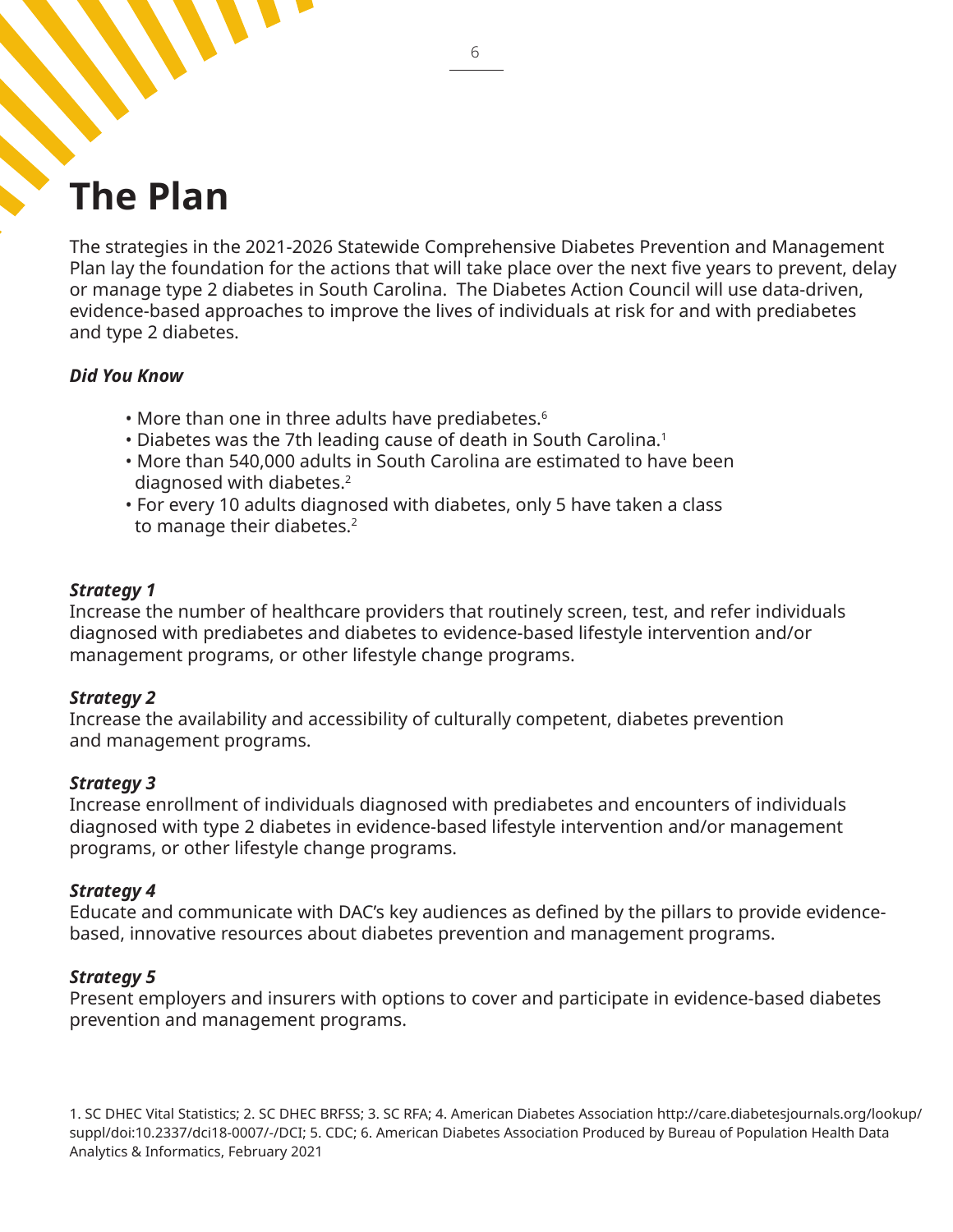# **Evaluation**

Evaluation is a critical factor for determining the effectiveness and demonstrating accountability for all stakeholders participating on the DAC. Stakeholders have come together to support the common vision of a South Carolina without Diabetes.

DAC's Executive Committee, representing a cross-section of stakeholders will meet regularly to oversee the progress of the strategic plan. The Pillars will develop action plans for addressing each of the five strategies, to include specific activities, tasks, responsibilities, and performance expectations, annually over the next five years.

DAC will publish annual updates on the plan's progress.

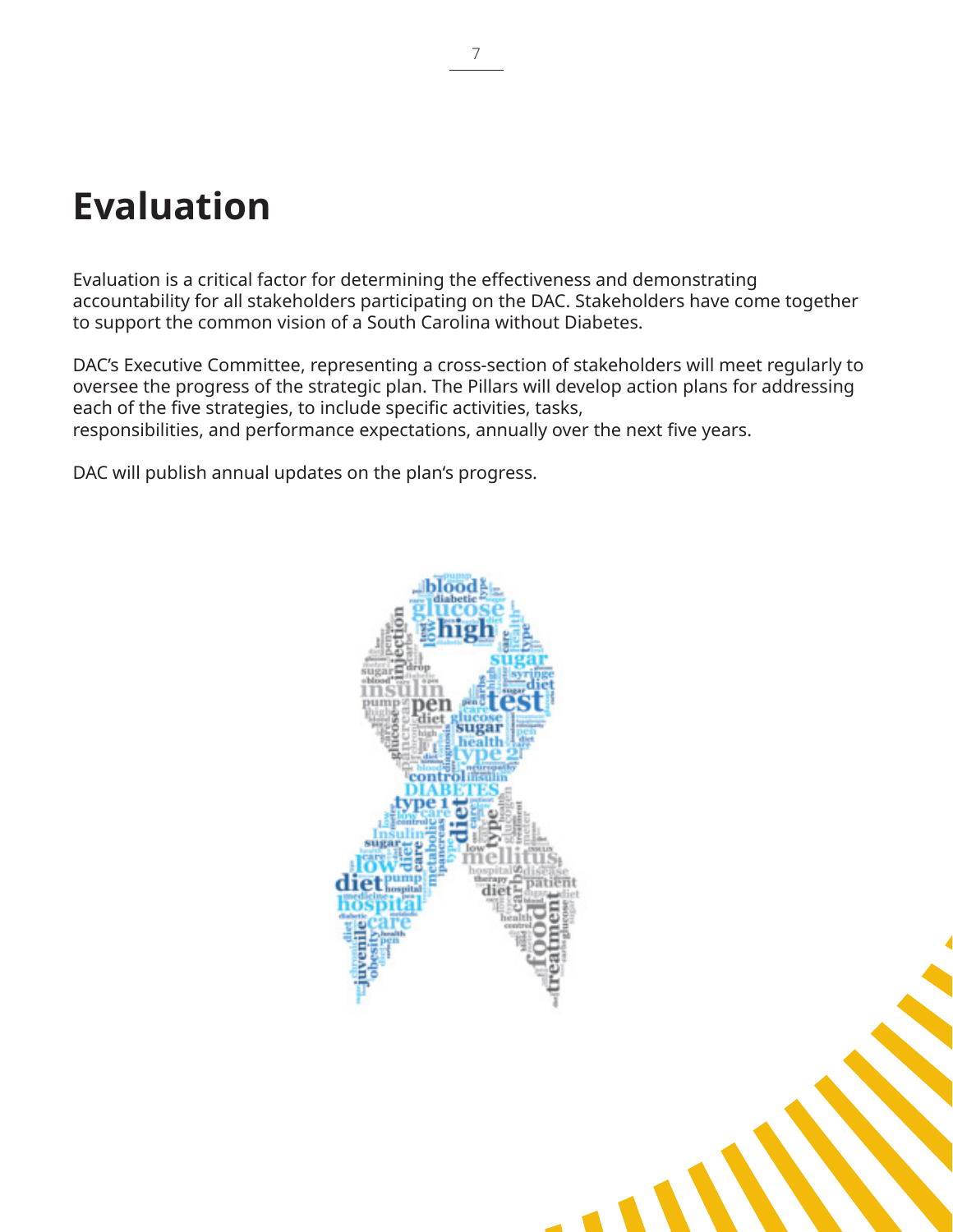

#### **Diabetes Action Council of South Carolina Executive Committee**

**Gerald Wilson**, **MD** DAC Chair South Carolina Medical Association

**Kenishia Golden-Smith**, **DHA, MS, BSW** Statewide Infrastructure Coordinator Wholespire

**Marcey Westerbeck**, **LPN** Health Care Partners of SC Pillar 1, Chair

**Sarah B. Hale**, **PhD, LMSW, CSOWM** Medical University of SC Pillar 2, Chair

**Joshua Peake**, **MPH** Prisma Health Pillar 2, Co-Chair

**LaShandal Pettaway-Brown**, **MHA, MBA** SC Office of Rural Health Pillar 3, Chair

**Belinda Butler**, **BBA** Select Health of South Carolina Pillar 3, Co-Chair

**Richard Lomax**, **MBA** Novo Nordisk Pillar 4, Chair

**Heath Nielson**, **ACSM, EP-C, CEP, CSCS** Prisma Health Pillar 4, Co-Chair

**Khristian Curry**, **MPH, CHES** Wholespire

**Michelle R. G. Harris**, **MFA** SC Department of Health and Environmental Control

**Shauna Hicks**, **MHS, CHES** SC Department of Health and Environmental Control

**Rhonda L. Hill**, **PhD, MCHES** SC Department of Health and Environmental Control

**Will Hopkins**, **BS/BA** SC Department of Health and Environmental Control

**Michele James**, **MSW** SC Department of Health and Environmental Control

**Nicole King**, **MPH** SC Department of Health and Environmental Control

**Usah Lilavivat**, **MD** Carolina Diabetes and Kidney Center

**Jennifer Mandelbaum**, **MPH** SC Department of Health and Environmental Control

**Kristian Myers**, **MPH, CHES** SC Department of Health and Environmental Control

**Teresa Robinson**, **MBA** SC Department of Health and Environmental Control

**Meg Stanley**, **MMC** Executive Director, Wholespire

**La'Shanda Wood**, **BS**  SC Department of Health and Environmental Control

8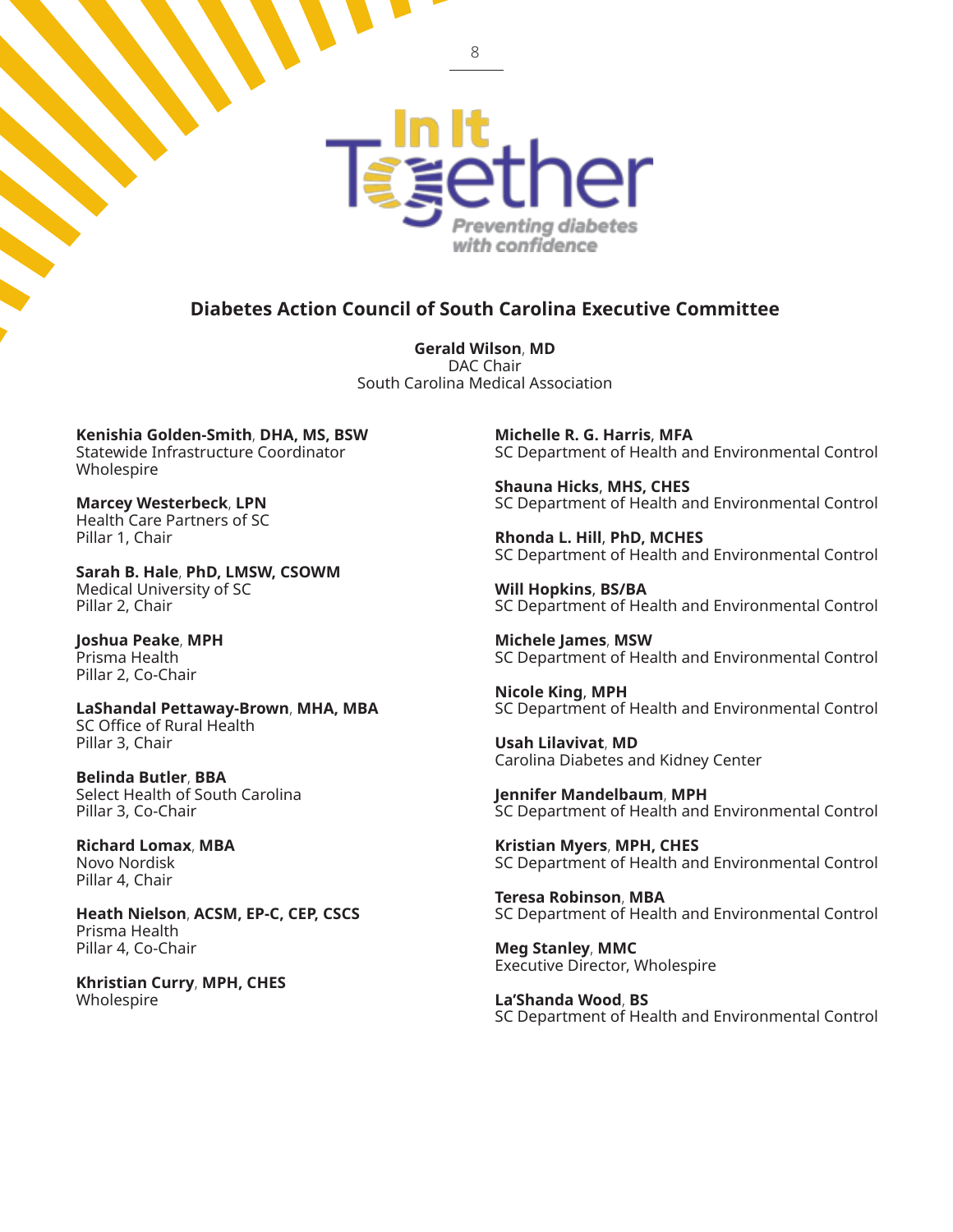

#### **Diabetes Action Council of South Carolina Stakeholder Organizations**

Absolute Total Care Access Health Horry County Balm of Gilead/Southeast Diabetes Faith Initiative Blue Cross Blue Shield of South Carolina CareSouth Carolina Carolina Diabetes and Kidney Center Clemson University Community Health Worker Institute Ehrhardt Pharmacy Foundation for Community Impact and Healthy Equity Fuller Management Services Health Care Partners of South Carolina Healthy Plate Cooking HopeHealth Diabetes Center Lexington Regional Medical Center Medical University of South Carolina Merck Novo Nordisk Physicians EHR, Inc. Prisma Health South Carolina Department of Health and Environmental Control South Carolina Department of Health and Human Services South Carolina Hospital Association South Carolina Medical Association South Carolina Nurses Association South Carolina Office of Rural Health Select Healthcare Self-Regional Healthcare Spartanburg Regional Health Services The Carolinas Center for Medical Excellence USC Family Medicine UST Logistical Systems Unite US Wellcare Wholespire YMCA Columbia YMCA Summerville YMCA Upper Palmetto Yorkville Pharmacy